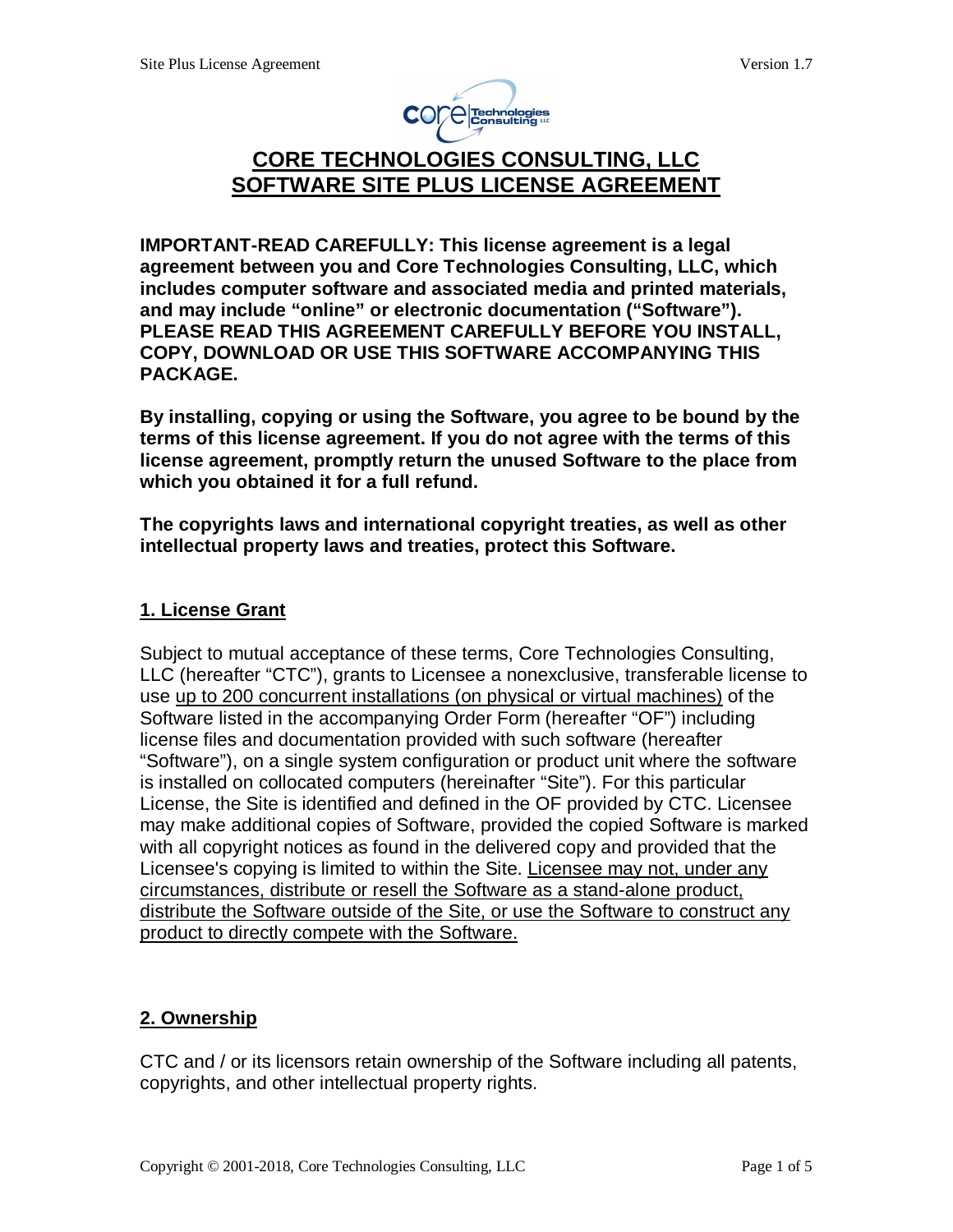

- **2.1** Licensee may transfer its rights under this license as long as the receiving party agrees to be bound by the terms of this agreement, and the original Licensee no longer uses the Software (including all component parts, the media, and printed materials and this license agreement). The receiving party's right to use the software shall be limited to the Site.
- **2.2** Licensee agrees not to, in whole or in part, reverse engineer, decompile, disassemble, modify, rent, lease, or create derivative works of the Software for any purpose or in any manner.
- **2.3** Licensee agrees that (1) no license, right or interest in any trademark, trade name, or service mark of CTC, its licensors or any third party is granted under this Agreement; (2) Licensee is not permitted and shall not remove or destroy any of the Software's proprietary, trademark or copyright legends or markings and (3) all existing and future copyright, patent, trademark, or other intellectual property rights arising out of or related to the Software shall remain the sole property of CTC and / or its licensors.

# **3. Scope Of Use**

This software may only exist on up to 200 computers (physical or virtual) at the Site. A backup copy may be made. With reference to copies Licensee makes of the Software within the Site, Licensee agrees to reproduce all copyright notices, and other restrictive legends, appearing thereon and to include the same on all copies it makes in whole or in part. Such copyright notices may appear in any of several forms, including machine-readable form and Licensee agrees to reproduce such notice in each form in which it appears, to the extent it is physically possible to do so.

#### **4. Term and Termination**

Licensee shall use the Software from the date received only for the purposes stated in paragraph 1 during a ninety-nine (99) year time period, unless terminated as provided herein.

**4.1** CTC may terminate this Agreement immediately should Licensee materially breach any of the provisions of this Agreement or take any action in derogation of CTC's' rights to the Software licensed hereunder. In addition, CTC may terminate this Agreement immediately should the Software, or any portion thereof, become, or in CTC's opinion be likely to become, the subject of a claim of infringement of a patent, trade secret, copyright, mask work right, or other proprietary right.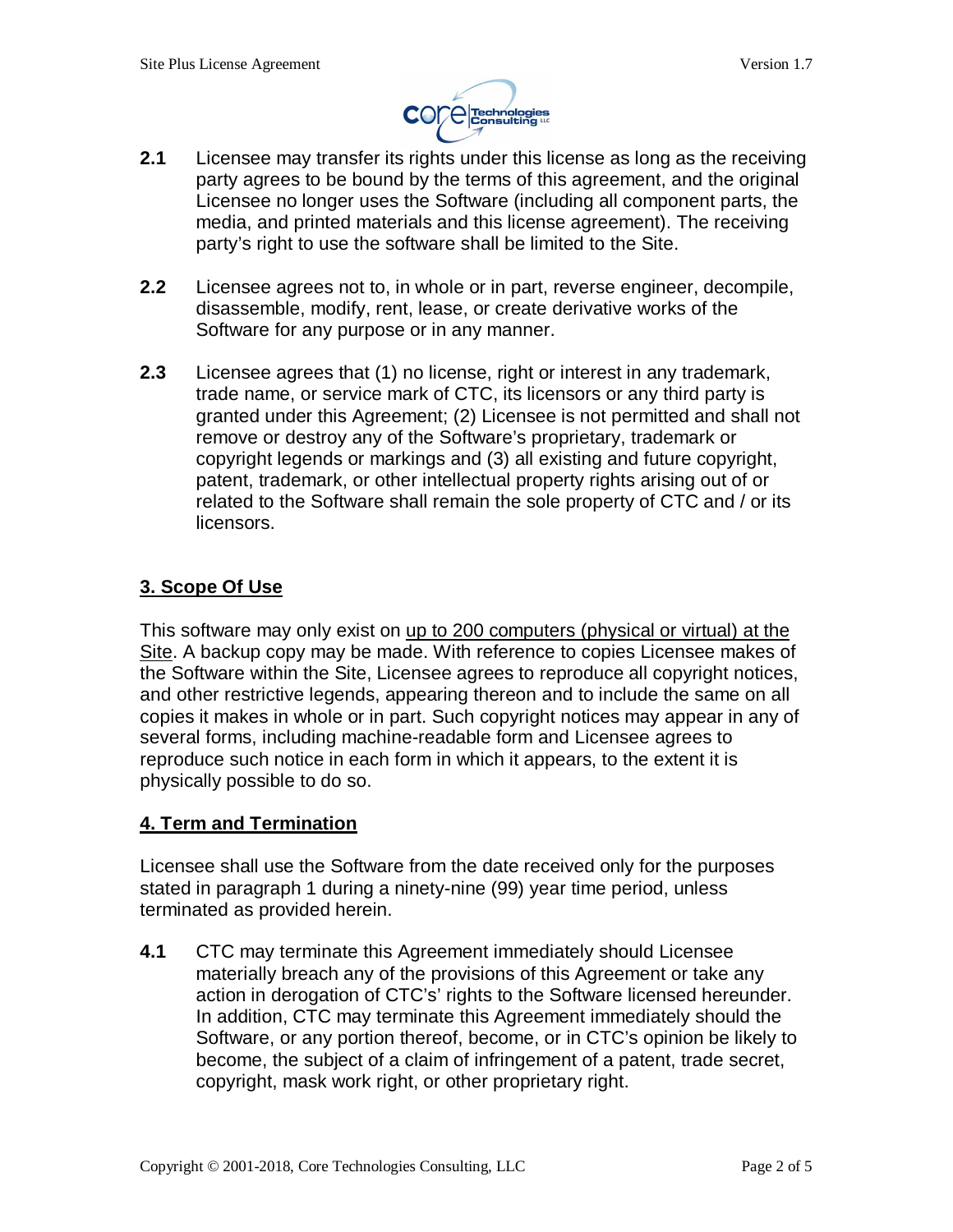

- **4.2** Upon expiration or termination of this Agreement, Licensee shall immediately discontinue all use of the Software and, unless otherwise instructed by CTC, within thirty (30) days after such expiration or termination, Licensee shall destroy all such Software and certify to CTC in a writing signed by an authorized representative of Licensee that all such Software has been destroyed.
- **4.3** The rights and obligations under this Agreement, which by their nature should survive termination, will remain in effect after expiration or termination hereof.

#### **5. Maintenance and Services**

- **5.1** Maintenance Services are provided on an annual basis for certain CTC Software. The initial order for Maintenance Services shall be stated in the applicable OF. After the first year of Maintenance Services and for the remainder of the Term, You shall automatically receive Maintenance Services for successive one (1) year periods at the rates for such Maintenance Services as set forth on the OF. CTC shall provide Licensee with notice of such renewal, via invoice, at least thirty (30) days prior to such renewal date, and You may elect to discontinue Maintenance Services prior to such renewal date.
- **5.2** Licensee agrees to provide first line support for the Product and Software Program to users of the software within the site. Support will include (i) an appropriate number of trained personnel available to provide, in a competent manner, first line support of the Software to users within the site, and (ii) providing reproducible test case details (wherever possible) and any relevant information to CTC for any support cases that have been opened by you.

# **6. Limited Warranty**

- **6.1** CTC warrants that under normal use, the Software shall perform the functions specified in its documentation. If the Software does not conform to its documentation such that its functional performance is significantly affected and Core Technologies Consulting, LLC is notified in writing within ninety (90) days from the date of purchase along with a copy of the receipt of purchase, CTC shall have the option of refunding the purchase price or replacing the Software as Licensee's exclusive remedy.
- **6.2** Any claims made by Licensee for the breach of a warranty set forth in this section 6, shall be made in writing and delivered in writing to CTC, and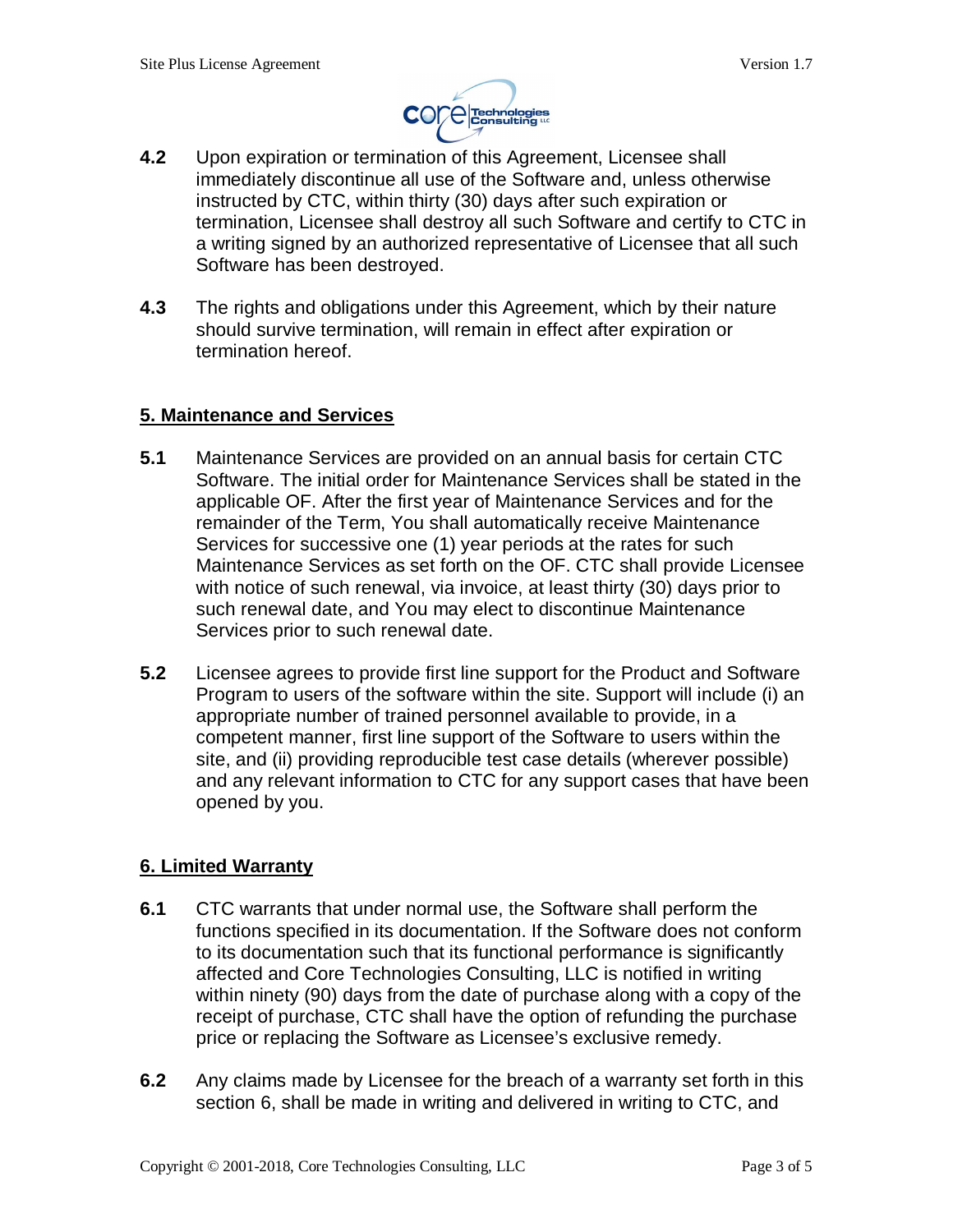

Licensee shall provide CTC a reproducible test case, if applicable, demonstrating the breach of warranty.

# **7. Liability**

THIS WARRANTY IS EXCLUSIVE AND IN LIEU OF ALL OTHER WARRANTIES WHETHER STATUTORY, EXPRESS, OR IMPLIED (INCLUDING ALL WARRANTIES OF MERCHANTABILITY AND FITNESS FOR A PARTICULAR PURPOSE). IN NO EVENT SHALL CTC BE LIABLE FOR ANY SPECIAL, INCIDENTAL, PUNITIVE, INDIRECT OR CONSEQUENTIAL DAMAGES, (INCLUDING LOSS OF ECONOMIC ADVANTAGE, BUSINESS, PROFITS, DATA OR INACCURACY OF DATA), IN CONNECTION WITH OR ARISING OUT OF THIS AGREEMENT OR FROM USE OF SOFTWARE, WHETHER OR NOT CTC HAS BEEN ADVISED OF THE POSSIBILITY OF SUCH DAMAGES AND REGARDLESS OF THE FORM OF ACTION OR LEGAL THEORY (WHETHER IN CONTRACT OR IN TORT, INCLUDING STRICT TORT LIABILITY, OR BASED ON A WARRANTY) UNDER WHICH THE LIABILITY MAY BE ASSERTED.

# **8. Government Rights In Commercial Software**

If acquired under FAR policy (52.227-19), the U.S. Government shall obtain Restricted Rights in this SOFTWARE. If acquired under DFARS policy (227.7202), the U.S. Government is granted only the commercial rights given above in this License.

# **9. Export Compliance**

Licensee agrees that it will not in any form export, re-export, ship, or divert or cause to be diverted, directly or indirectly, the Software to any country for which the United States Government, any agency thereof, or any other sovereign Government, at the time of export or re-export, requires an export license or other governmental approval without first obtaining such license or approval.

# **10. Applicable Law**

The laws of the State of California, excluding its conflicts of law principles, shall govern this Agreement. The federal and state courts within Alameda County, California shall have exclusive jurisdiction to adjudicate any dispute arising out of this Agreement. Each party hereto expressly consents to the personal jurisdiction